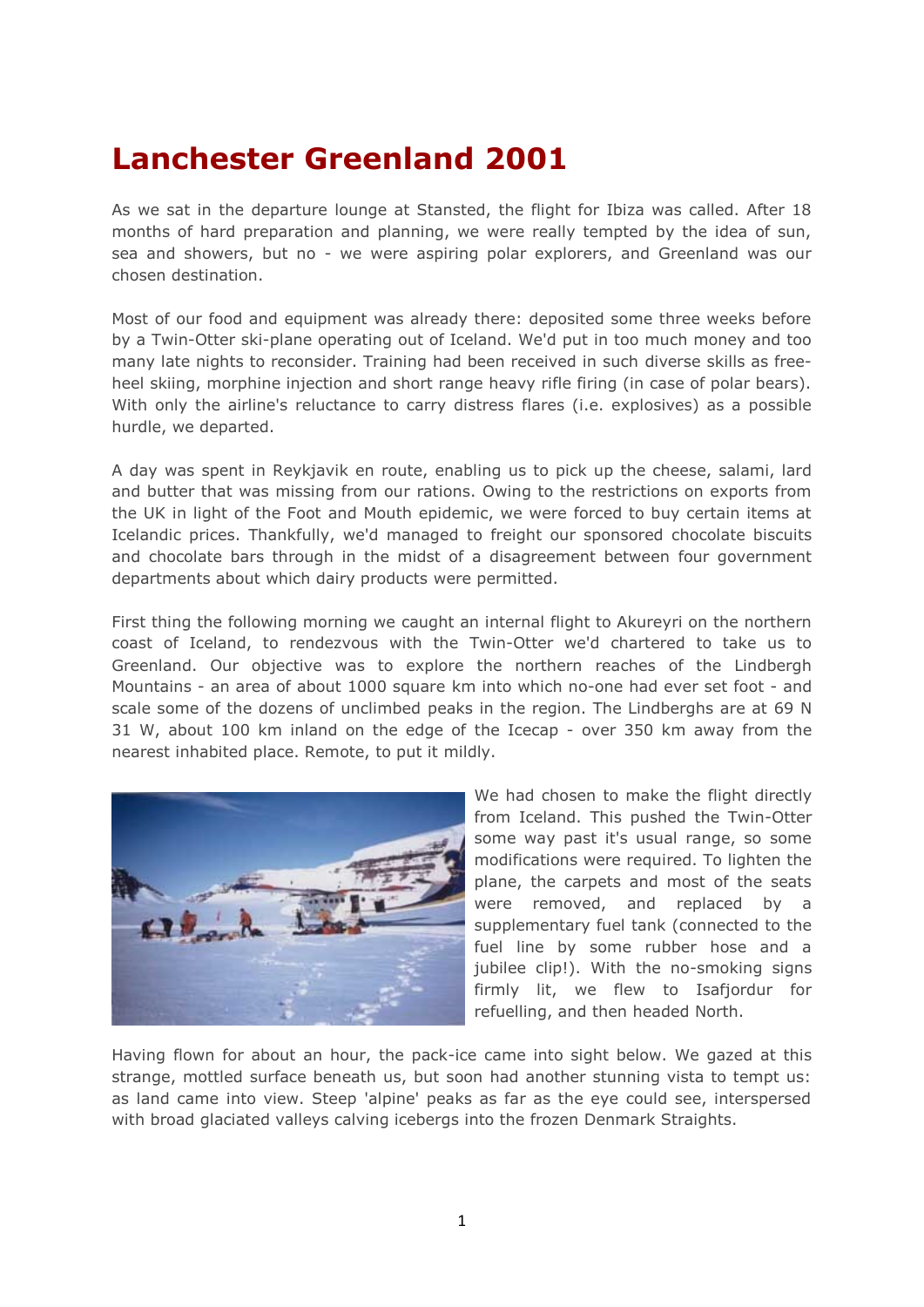The Arctic was everything we'd expected and more. Turning inland we crossed range after range, skimming the top of Gunnbjorn's Fjeld (the highest mountain in the Arctic), before dropping between the peaks to locate the glacier that was to be our home for the next 23 days.

A cheer went up as our kit dump came into view through the cockpit windscreen, and within a few seconds we'd made the heart-stopping landing on the soft snow of the glacier. You could tell by the grins from the pilots that they didn't do this every day.

With one engine still running, we rapidly offloaded the kit, shook hands with the pilots, and within a couple of minutes they were gone. As the plane disappeared from sight, the sensation of being extremely alone really sank in.

With the temperature at -8 C and dropping, there was no time to stand around in wonder, so the 2 days of hard graft setting up basecamp was started. Tents were dug in (including the frameless group tent); food and fuel stores built; and latrines and water harvesting areas established.

These two 32 hour days of preparation also served to flip our body-clocks through 12 hours. We did this to enable us to climb when the snow is at it's coldest: hardening the crust and reducing avalanche risk. The down side of this is that you climb in temperatures that (allowing for windchill) can drop below -30 C, and then try to sleep in a tent acting as a solar oven that can rise above +30 C.

All such talk of day and night is largely academic from the point of view of light. That far north at mid-summer sees the sun circling overhead, sometimes dropping low enough to pass behind the higher peaks, but it is never darker than an overcast day in the UK. We didn't take torches - they couldn't be justified in our ridiculously tight weight limits. Neither did we take complete changes of clothing; emergency rations; or virtually any spare technical kit: all were eliminated as being too heavy.



So, with light rucksacks, we set about climbing some mountains - our primary reason for being there. As an unexplored area, there was minimal information on our objectives. We had a 1:150,000 aerial photo taken in 1981; and some very sketchy maps we'd "acquired" from a foreign military source, dated 1968 and repeatedly printed with the disclaimer "relief data incomplete". There were no terrestrial photos, and there are no guidebooks.

Generally, the done thing was to look at a peak from a few miles away, pick the easiest line, and go for it. During the ascent you could then note how most turned out to be much bigger, steeper, and harder than they'd appeared. As a rule, we avoided the rock, as it varied between small and very loose to large and very loose. Snow faces and gullies were used, and wherever possible ridges were preferred due to the reduction in objective danger (i.e. nothing to fall on you, even though the exposure is much greater).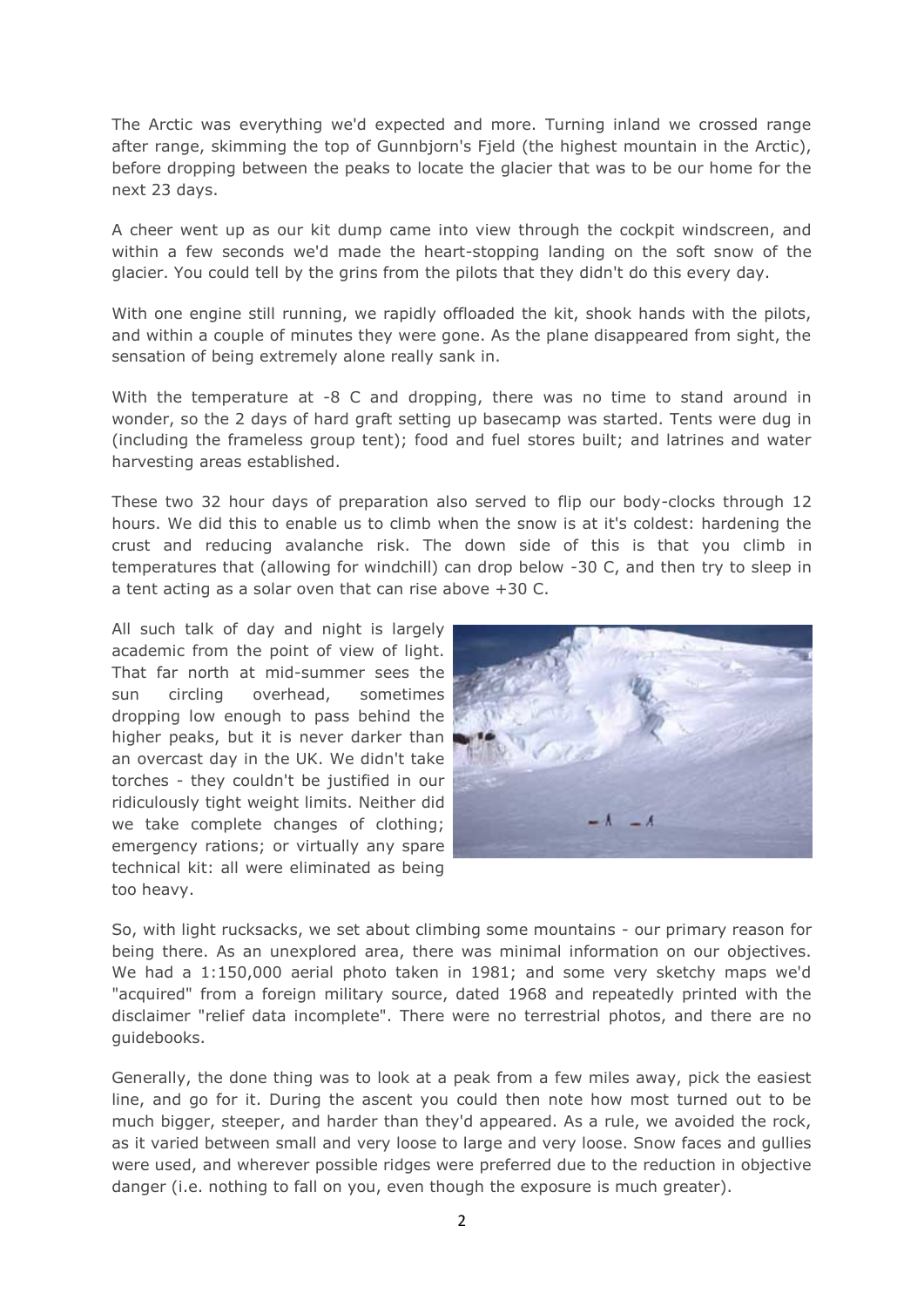

There is an exception to every rule, which Ian admirably demonstrated when he fell through a cornice, and landed astride the rock ridge beneath. A close call, as had he been 3 feet to the right, he could have fallen 3000 feet to the glacier below probably dragging Dominic with him.

After a week of climbing those summits within a day's striking distance of basecamp, we embarked upon various ski-

tours to adjoining glaciers. Skiing was virtually essential, as the skis give one sufficient bearing to travel on the snow without sinking through the crust. Walking in heavy boots (as we did on climbs) through 12 inches of loose snow with the crust breaking almost every step, is a miserable alternative.

In groups of 2 or 3, we took tents, stoves, and all the kit to establish advance camps. To aid our travel, we had taken three pulk sledges. These made glacier travel much easier, and enabled us to take much heavier loads than we could carry on our backs. One does, however, have to take particular care on downhill stretches, as the pulks can suddenly provide a significant impetus from the rear. Controlling this un-braked "trailer" can be a bruising skill to master, particularly when free-heel skiing in lace-up boots!

Nevertheless, we made over a dozen remote camps on tours of up to 4 days from basecamp: exploring most of the Lindbergh range, and traversing the crest of the Icecap. This enabled us to make a number of further ascents, and photograph the range from all angles. The touring, coupled with only 4 days of bad weather, assisted us in making ascents of 25 virgin peaks - fairly prolific for a team of 6 with effectively 16 days of climbing and skiing.

During our trip, we also aimed to make some demonstrable statements about how we felt mountaineering expeditions should operate in the wilds. You will no-doubt have read about the ecological disaster areas that accompany many of the worlds more popular mountain destinations. Waste, equipment, and in some cases bodies, litter places which were (and should remain) pure and largely inert.

To that end, we undertook to remove all of our waste and equipment. The latter may seem obvious, but in places such as the polar regions: with extortionate transportation costs, it can be cheaper to ditch kit and replace it, than to fly it home.

Don't read the next bit over dinner!



Our commitment to waste repatriation also extended to all solid human waste. When in basecamp, we "went" directly into a freight barrel, and whilst not in use, a chimney was erected (made from cardboard and gaffer-tape) to enable the faeces to dehydrate, yet prevent the ingress of snow. On the ski-tours, we "went" in the snow, left it to freeze,